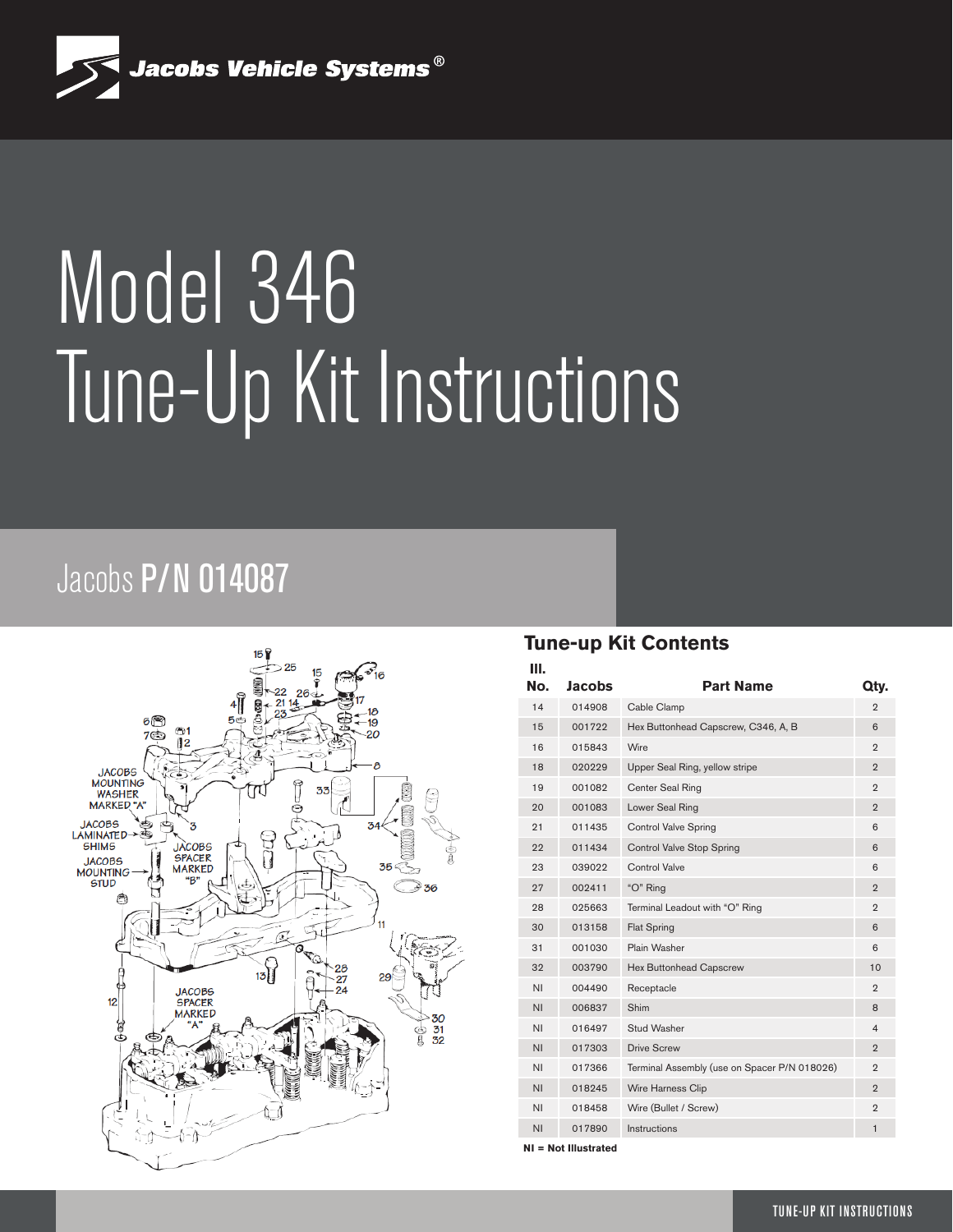## **General Information**

For additional information on the Model 346 engine brake, refer to Jacobs Engine Brake Installation Manuals, P/N 011498 or 017317.

Use OSHA-approved cleaning solvent for cleaning parts. Original parts to be reused should be inspected for wear and replaced as required. Wear safety glasses where indicated.

## **Safety Precautions**

The following symbols in this manual signal conditions potentially dangerous to the mechanic or equipment. Read this manual carefully. Know when these conditions can exist. Then take necessary steps to protect personnel as well as equipment.



**WARNING THIS SYMBOL WARNS OF POSSIBLE** PERSONAL INJURY.

 $\triangle$  caution

 THIS SYMBOL REFERS TO POSSIBLE EQUIPMENT DAMAGE.

INDICATES AN OPERATION, PROCEDURE OR INSTRUCTION THAT IS IMPORTANT FOR CORRECT SERVICE.

Fuels, electrical equipment, exhaust gases and moving engine parts present potential hazards that could result in personal injury. Take care when installing equipment or parts. Always wear safety glasses. Always use correct tools and follow proper procedures as outlined in this manual.

## **Access Engine Brake**

NEVER REMOVE OR ADJUST ANY ENGINE BRAKE OR COMPONENT WITH THE ENGINE RUNNING.

#### **Access Engine Brake**

- 1. Thoroughly clean engine.
- 2. Remove accessory equipment to gain access to rocker lever covers and remove covers.
- 3. Disconnect electrical connections at the spacer.
- 4. Remove engine brake housing capscrew (4), nut (6), and washers (5, 7). Remove housings (8).
- 5. Remove seal rings (27) from oil supply adapter (24) and remove terminal leadout assemblies (28). Discard seal rings and lead out assemblies.
	- LATER-STYLE SPACERS HAVE BULLET-**NOTE:** TYPE CONNECTORS. DO NOT REMOVE THESE.

## **Disassemble Housings**

1. Remove the solenoid harness (16) and valve (17); discard the harness and the three seal rings (18, 19, 20).



CONTROL VALVE COVERS (25) ARE UNDER TENSION FROM CONTROL VALVE SPRINGS (21, 22). REMOVE COVERS CAREFULLY AND WEAR SAFETY GLASSES.

- 2. Hold down control valve cover while removing the capscrew (15). Remove and discard springs, control valves (23), and capscrews. Save the control valve covers.
- 3. Remove the master piston (29); discard the flat spring (30), washer (31), and capscrew (32). Save the master piston.



SLAVE PISTONS (33) ARE RETAINED BY HEAVY SPRINGS (34). TO AVOID INJURY WHEN REMOVING THE SLAVE PISTON, USE PROPER TOOLS AND WEAR SAFETY GLASSES.

- 4. Remove locknut (1) from the slave piston adjusting screw (reset) (2) and back out the screw until the slave piston is fully retracted.
- 5. Install the slave piston tool, P/N 017397 with the adjusting screw fitted into the hole in the tool.
- 6. Compress the slave piston springs (34) and remove the retaining ring (36).
- 7. Remove the retainer (35), spring, slave piston and adjusting screw.

### **Assemble Housings**

- 1. Clean Housings and all parts in approved cleaning solvent. Dry with compressed air.
- 2. Coat all parts to be installed into housings with clean lube oil.
- 3. Reinstall the original slave piston, reversing the removal procedure.

#### BEFORE REMOVING THE SLAVE PISTON FIXTURE, ROTATE THE RETAINING RING 90° **NOTE:** FROM THE SLOT IN THE HOUSING.

- 4. Remove the fixture and install the adjusting screw locknut.
- 5. Install the new control valves, springs and capscrews. Reinstall the original cover.
- 6. Install the original master pistons with new flat springs, washers and capscrews.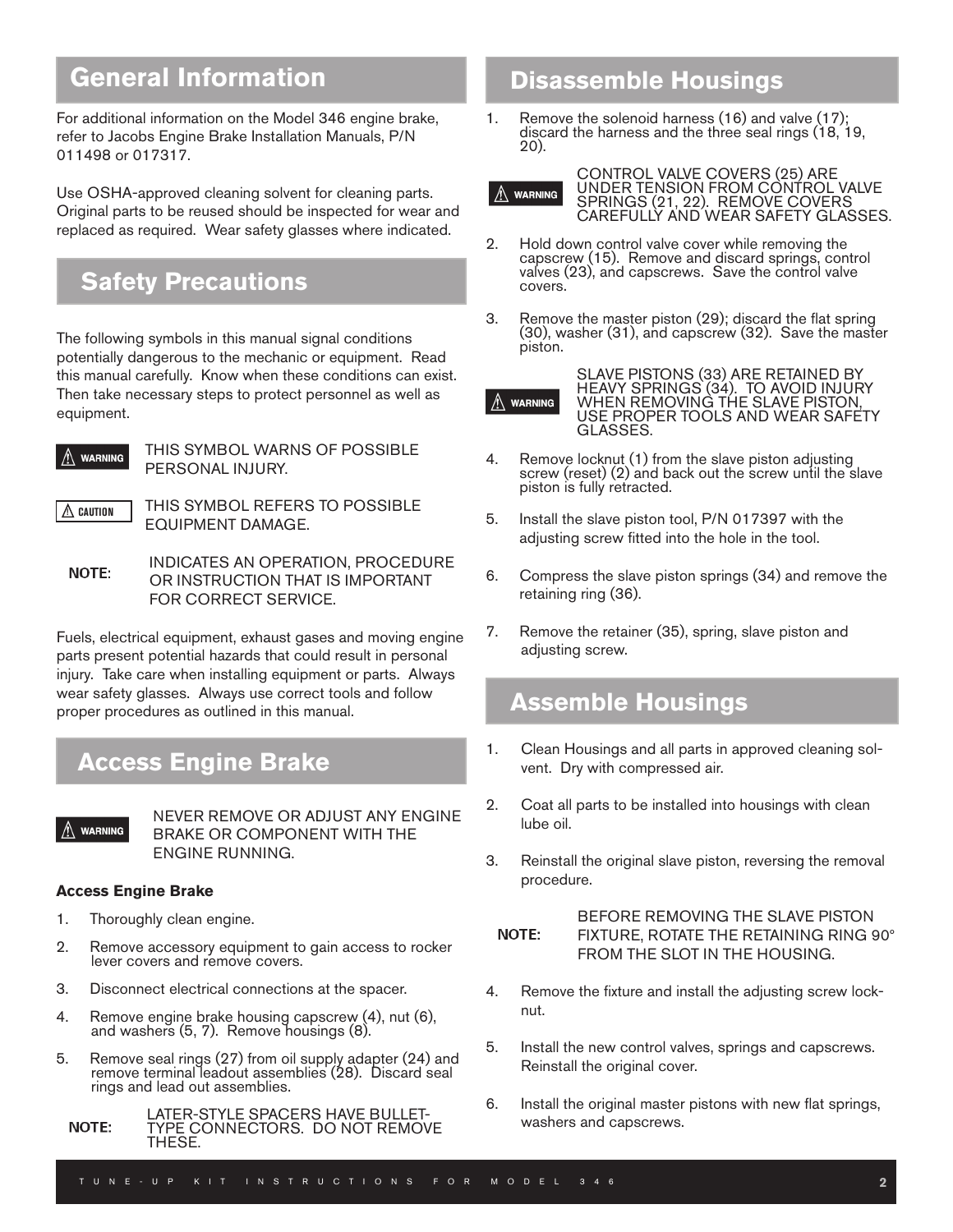WHEN TIGHTENING THE SCREWS, BE SURE THAT THE SPRING LEGS ARE CEN-**NOTE:** TERED AROUND THE MASTER PISTON BOSS.

7. Install the lower (smallest) solenoid seal ring in the bottom of the solenoid valve bore and the upper and center seal rings on the solenoid valve. Insert the solenoid valve into the bore. Tighten to 110 lb.-in. (12 Nm).

## **Install Engine Brake Housings**

ENGINES WITH SERIAL NUMBERS LOWER THAN 7FB39279 AND ALL 92U PREFIX ENGINES, REQUIRE THE HOUSING NOTE: LEVELING PROCEDURE. REFER TO THE LEVELING (SHIMMING) PROCEDURES CONTAINED IN THE C346C INSTALLATION MANUAL, P/N 017317.

Engine brake installations may have one or two housing support brackets (or bases) per housing (see Fig. 1). The use of different style housing supports for any engine is permissible.

- 1. Install the seal rings on the oil supply adapters.
- 2. Install the housings over the studs and on the supports.
- 3. Install the nuts, capscrews and washers as shown in Fig. 1.
- 4. Torque the 3/4" hold-down nuts to 60 lb.-ft. (82 Nm).



- 5. Torque the capscrews in the supports to the torques shown in Fig. 1.
- 6. Retorque the 3/4" hold-down nuts to 100 lb.-ft. (135 Nm).
- 7. Slave piston adjustments must be made with the engine stopped and cold. Turn the engine until the exhaust valves on the cylinder to be adjusted are in the closed position. Be sure the slave piston adjusting screw is backed out before starting the slave piston adjustment (see chart on next page).



FOLLOW ADJUSTMENT PROCEDURES EXACTLY. ANY OTHER METHOD OF ADJUSTING THE SLAVE PISTON CLEARANCE IS NOT AUTHORIZED BY JACOBS AND MAY RESULT IN SERIOUS ENGINE AND/OR ENGINE BRAKE DAMAGE.

- 8. Insert the proper feeler gage between the slave piston and the exhaust valve bridge. Turn the adjusting screw in until you feel a slight drag on the feeler gage.
- 9. Tighten the locknut to 16 lb.-ft. (22 Nm). Continue turning engine in the direction of rotation and set slave piston clearance on the remaining cylinders at valve set marks in firing order. Consult the Caterpillar Service Manual to locate the valve set marks. Three slave pistons can be adjusted at any one timing position.
- 10. Install the new terminal leadout assemblies (28) in the engine brake spacers. Inspect the spacer gasket and replace if necessary.
- 11. Install the spacer and torque the capscrews and nuts to 13 lb.-ft. (18 Nm).
- 12. Attach the solenoid lead wire to the inside terminal of the leadout assembly. Attach the lead wire to the outside terminal of the leadout assembly. Install the new cable clamp in the housing and attach the wire to the clamp.
- 13. Replace the rocker housing covers and any engine components.
- 14. To ensure proper engine brake operation. Check engine brake wiring and switch adjustments. Make corrections as needed.